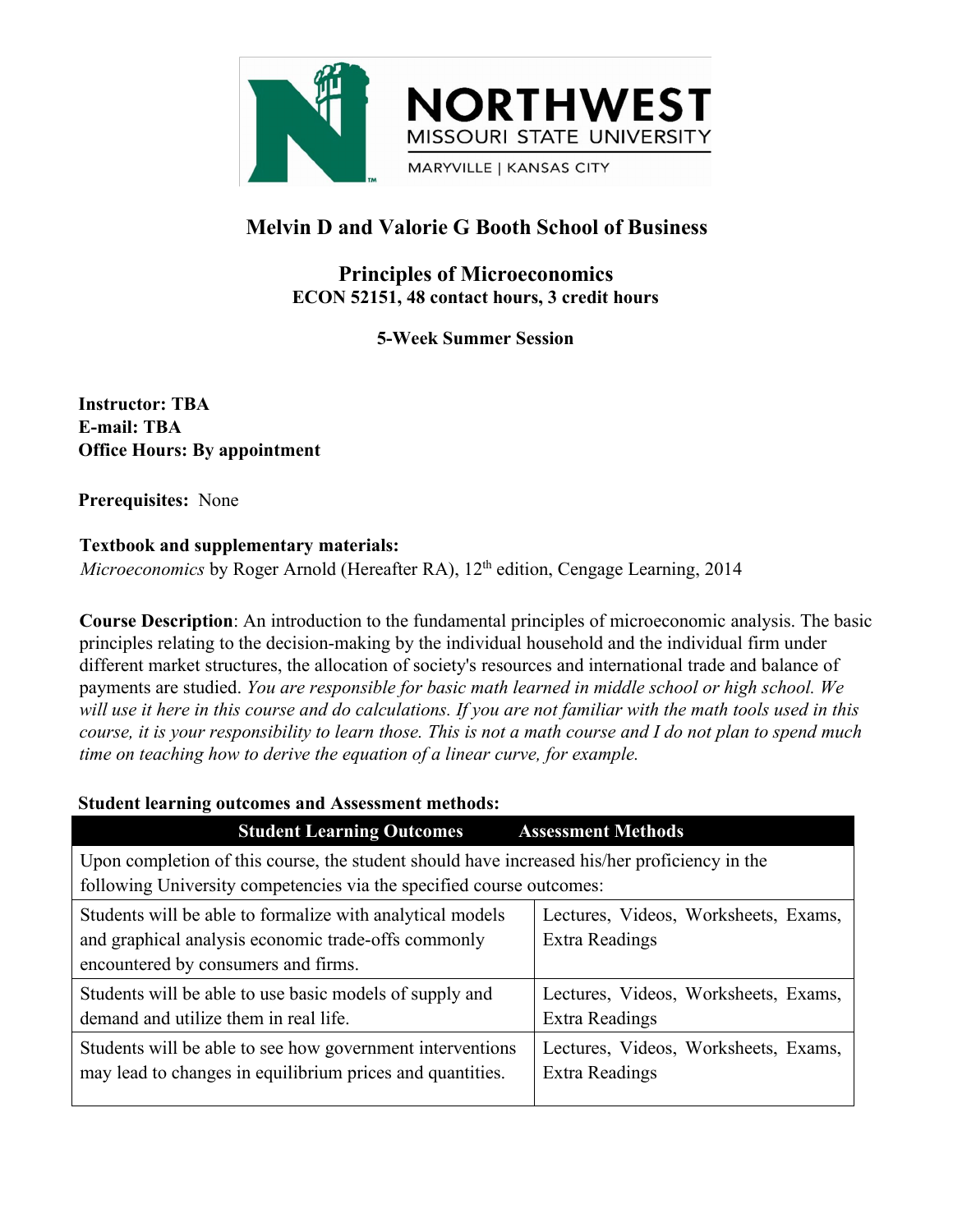

|                                                                                                                                                                                                                                                                                                                                                               | <b>NORTHWEST</b><br>MISSOURI STATE UNIVERSITY                 |
|---------------------------------------------------------------------------------------------------------------------------------------------------------------------------------------------------------------------------------------------------------------------------------------------------------------------------------------------------------------|---------------------------------------------------------------|
| MARYVILLE   KANSAS CITY                                                                                                                                                                                                                                                                                                                                       |                                                               |
| Students will learn cost structures of different firms and<br>utilize related concepts to determine firm's optimal<br>decisions.                                                                                                                                                                                                                              | Lectures, Videos, Worksheets, Exams,<br><b>Extra Readings</b> |
| Students will be able to differentiate between different<br>market structures in real life and use the fundamentals of<br>game theory.                                                                                                                                                                                                                        | Lectures, Videos, Worksheets, Exams,<br><b>Extra Readings</b> |
| Students will demonstrate understanding of concepts<br>related to insurance, health care, income inequality, and<br>other contemporary topics.                                                                                                                                                                                                                | Lectures, Videos, Worksheets, Exams,<br>Extra Readings        |
| Instructional methods: This course will be delivered fully online, and all instructional methods<br>and assessments outlined as follows will be adapted to this format on Canvas. Lectures,<br>worksheets, and exams. Lecture videos or extra readings may be provided in lieu of lectures if<br>necessary. See the next section for the course requirements. |                                                               |
| <b>Graded Items</b><br><b>Points Available</b>                                                                                                                                                                                                                                                                                                                |                                                               |
| <b>IGRASES</b> and grading scale:<br><b>Worksheets</b>                                                                                                                                                                                                                                                                                                        |                                                               |
| Exam 1<br>100                                                                                                                                                                                                                                                                                                                                                 |                                                               |
| Exam 2<br>100                                                                                                                                                                                                                                                                                                                                                 |                                                               |
|                                                                                                                                                                                                                                                                                                                                                               |                                                               |

**Instructional methods:** This course will be delivered fully online, and all instructional methods and assessments outlined as follows will be adapted to this format on Canvas. Lectures, worksheets, and exams. Lecture videos or extra readings may be provided in lieu of lectures if necessary. See the next section for the course requirements. **Instructional methods:** This course will be delivered fully online, and all instructional methods<br>and assessments outlined as follows will be adapted to this format on Canvas. Lectures,<br>worksheets, and exams. Lecture vid

| game theory.                                             |                            |                         |                                                             |    |  |  |
|----------------------------------------------------------|----------------------------|-------------------------|-------------------------------------------------------------|----|--|--|
| Students will demonstrate understanding of concepts      |                            |                         |                                                             |    |  |  |
| related to insurance, health care, income inequality, an |                            |                         |                                                             |    |  |  |
|                                                          | other contemporary topics. |                         |                                                             |    |  |  |
|                                                          |                            |                         |                                                             |    |  |  |
|                                                          |                            |                         | <b>Instructional methods:</b> This course will be delivered |    |  |  |
|                                                          |                            |                         | and assessments outlined as follows will be adapted to      |    |  |  |
|                                                          |                            |                         | worksheets, and exams. Lecture videos or extra readir       |    |  |  |
|                                                          |                            |                         | necessary. See the next section for the course requirent    |    |  |  |
| <b>Graded Items</b>                                      |                            | <b>Points Available</b> |                                                             |    |  |  |
| Worksheets                                               |                            |                         | <b>I duty</b> and grading scale:                            |    |  |  |
| Exam 1                                                   | 100                        |                         |                                                             |    |  |  |
| Exam 2                                                   | 100                        |                         |                                                             |    |  |  |
| Exam 3                                                   | 100                        |                         |                                                             |    |  |  |
| <b>Total</b>                                             | 400                        |                         |                                                             |    |  |  |
|                                                          |                            |                         |                                                             |    |  |  |
|                                                          |                            |                         | Take the total score and divide by four (4) gets you the    |    |  |  |
| for this course is:                                      |                            |                         |                                                             |    |  |  |
|                                                          |                            |                         |                                                             |    |  |  |
| Grade                                                    | $A+$                       | A                       | $A -$                                                       |    |  |  |
| $\frac{0}{0}$                                            | 98-100                     | 93-97.99                | 90-92.99                                                    | 87 |  |  |

| Exam 3              |               | 100          |          |                                                                                                                                                                                                                                                                                                                                                                                                                                                                                                                                                     |          |           |          |
|---------------------|---------------|--------------|----------|-----------------------------------------------------------------------------------------------------------------------------------------------------------------------------------------------------------------------------------------------------------------------------------------------------------------------------------------------------------------------------------------------------------------------------------------------------------------------------------------------------------------------------------------------------|----------|-----------|----------|
| <b>Total</b>        | 400           |              |          |                                                                                                                                                                                                                                                                                                                                                                                                                                                                                                                                                     |          |           |          |
| for this course is: |               |              |          | Take the total score and divide by four (4) gets you the final course score. The tentative grade distribution                                                                                                                                                                                                                                                                                                                                                                                                                                       |          |           |          |
| Grade               | $A+$          | $\mathbf{A}$ | $A-$     | $B+$                                                                                                                                                                                                                                                                                                                                                                                                                                                                                                                                                | B        | $B -$     | $C+$     |
| $\frac{0}{0}$       | 98-100        | 93-97.99     | 90-92.99 | 87-89.99                                                                                                                                                                                                                                                                                                                                                                                                                                                                                                                                            | 83-86.99 | 80-82.99  | 77-79.99 |
| Grade               | $\mathcal{C}$ | $C-$         | $D+$     | D                                                                                                                                                                                                                                                                                                                                                                                                                                                                                                                                                   | $D-$     | F         |          |
| $\frac{0}{0}$       | 73-76.99      | 70-72.99     | 67-69.99 | 63-66.99                                                                                                                                                                                                                                                                                                                                                                                                                                                                                                                                            | 60-62.99 | $0-59.99$ |          |
|                     |               |              |          | Be advised that I reserve the right to loosen the above grade distribution.                                                                                                                                                                                                                                                                                                                                                                                                                                                                         |          |           |          |
| Worksheets          |               |              |          | In most class periods, there will be a worksheet distributed in class, and each worksheet is due the next<br>class. At the next class, the instructor will notify the students whether it is "really" to be collected. If it<br>needs to be collected, it accounts for 5 points. At least 20 worksheets will be collected throughout the<br>course. The maximum one can get from this category is 100 points. Worksheet grading can take either<br>one of the following two formats: grading by submission or grading by work Grading by submission |          |           |          |

# **Worksheets**

for this course is:<br>  $\frac{64}{98-100}$   $\frac{44}{93-79.99}$   $\frac{44}{99-92.99}$   $\frac{87-89.99}{87-89.99}$   $\frac{83-86.99}{80-82.99}$   $\frac{80-82.99}{77-79.99}$ <br>  $\frac{64}{99}$   $\frac{73-76.99}{73-76.99}$   $\frac{70-72.99}{70-72.99}$   $\frac{67-69.99}{63$ Grade  $A+$  A  $B+$  B  $B-$  C+<br>  $\%$  98-100 93-97.99 90-92.99 87-89.99 83-86.99 80-82.99 77-79.99<br>
Grade C C-  $D+$  D  $D-$  F<br>  $\%$  73-76.99 70-72.99 67-69.99 63-66.99 60-62.99 0-59.99<br>
Be advised that I reserve the right to <u></u> Grade A+ A A- B+ B B- C+<br>  $%$  98-100 93-97.99 90-92.99 87-89.99 83-86.99 80-82.99 77-79.99<br>
Grade C C- D+ D D- F<br>  $%$  73-76.99 70-72.99 67-69.99 63-66.99 60-62.99 0-59.99<br>
Be advised that I reserve the right to <u>loosen</u> t orade  $A + A + A + B + B + C + C$ <br>  $\%$  08-100 93-97.99 90-92.99 87-89.99 83-86.99 80-82.99 77-79.99 6<br>
Grade C  $\%$  73-76.99 70-72.99 67-69.99 63-66.99 60-62.99 0-59.99 Be advised that I reserve the right to <u>loosen</u> the above grade <sup>96</sup> 98-100 93-97.99 90-92.99 87-89.99 83-86.99 80-82.99 77-79.99 Grade C C- D+ D D- F  $\%$  73-76.99 70-72.99 67-69.99 63-66.99 60-62.99 0-59.99 Be advised that I reserve the right to <u>loosen</u> the above grade distribution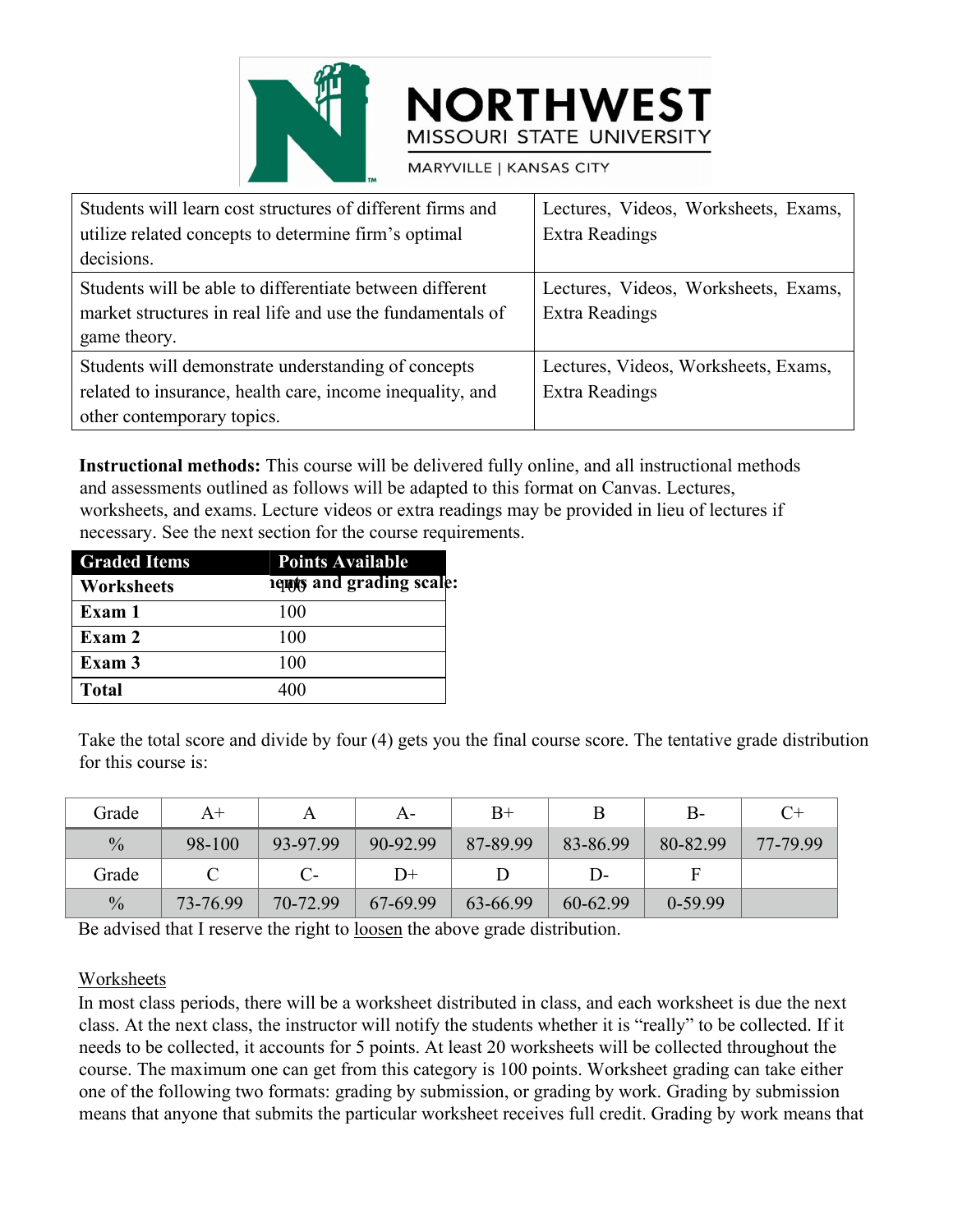

THE WEST<br>
THE WEST MISSOURI STATE UNIVERSITY<br>
THE WORKSHEET WORKSHEET WAS MARYVILLE I KANSAS CITY<br>
WORKSHEET CAN THE UNIVERSITY<br>
THE WORKSHEET CAN THE WORKSHEET AND SERVE TO THE WORKSHEET AND SURFACT ON THE WORKSHEET AND S WORTHWEST<br>
MISSOURI STATE UNIVERSITY<br>
MISSOURI STATE UNIVERSITY<br>
MARYVILLE | KANSAS CITY<br>
WORK SECTY<br>
WORK SECTY<br>
WORK SECTY<br>
WORK SECTY<br>
WORK SECTY<br>
WORK SECTY<br>
WORK SECTY<br>
WORK SECTY<br>
WORK SECTY<br>
WORK SECTY<br>
WORK SECTY<br> MORTHWEST<br>
MISSOURI STATE UNIVERSITY<br>
MARYVILLE | KANSAS CITY<br>
WORKSHERE WORKSHERE (and solutions) will not be posted on the website before it is due. You are on the work.<br>
Worksheets (and solutions) will not be posted on FROW THE WEST MISSOURI STATE UNIVERSITY MISSOURI STATE UNIVERSITY MARYVILLE | KANSAS CITY WORKSheet can be anywhere between 0 to 4 points, depending on how correct you are on the work. Worksheets (and solutions) will not b **INSOURI STATE UNIVERSITY**<br>the worksheet will be graded based on the work presented; in this format, your grade for that specific<br>worksheet can be anywhere between 0 to 4 points, depending on how correct you are on the wor **INFORTHWESTTY**<br>
MISSOURI STATE UNIVERSITY<br>
the worksheet can be anywhere between 0 to 4 points, depending on how correct you are on that specific<br>
worksheets (and solutions) will not be posted on the website before it is MISS<br>
WISS<br>
the worksheet will be graded based on the work pr<br>
worksheets (and solutions) will not be posted on the<br>
from lecture. Any type of questions is possible: m<br>
information on whether any particular worksheet is<br>
r MISSOURI STATE UNIVERSITY<br>
the worksheet will be graded based on the work presented; in this format, your grade for that specific<br>
worksheet can be anywhere between 0 to 4 points, depending on how correct you are on the w MARYVILLE | KANSAS CITY<br>
the worksheet can be anywhere between 0 to 4 points, depending on how correct you are on the work.<br>
Worksheets (and solutions) will not be posted on the website tebre it is due. You can only obtai the worksheet will be graded based on the work pro<br>
worksheet can be anywhere between 0 to 4 points,<br>
Worksheets (and solutions) will not be posted on th<br>
from lecture. Any type of questions is possible: mu<br>
information on the an be anywhere between 0 to 4 points, depending on how correct you are on the states of the anywhere between 0 to 4 points, depending on how correct you are on the states (and solutions) will not be posted on the websi **Exam 1 Week-2, Day #3**<br> **Exam 3 Week-4, Day #2**<br> **Exam 3 Week-5, Day #4**<br> **Exam 3 Week-5, Day #4**<br> **Exam 3 Week-5, Day #4**<br> **Exam 3 Week-5, Day #4**<br> **Exam 3 Week-5, Day #4**<br> **Exam 3 Week-5, Day #4**<br> **Exam Exam 3 Exam 3 Exam 3 Exam 3 Exam 3 Exam 3 Exam 2 Exam 2 Exam 2 Exam 3 Exam 3 Exam 3 Exam 3 Exam 3 Exam 3 Exam 3 Exam 3 Exam 3 Exam 3 Exam 3 Exam 3 Exam 3 Exam 3 Exam 3 Exam** 

#### Exams

| Exam 1 | Week-2, Day $#3$      |
|--------|-----------------------|
| Exam 2 | <b>Week-4, Day #2</b> |
| Exam 3 | <b>Week-5, Day #4</b> |

information on whether any particular worksheet is to be graded by submission or by work will not be<br>revealed in advance.<br>Exams<br>Throughout the session there are going to be three (3) closed-book and closed-notes exams. On is<br> **Exams**<br> **Exams**<br> **Exams**<br> **Exam ates signs there are going to be three (3) closed-book and closed-notes exams. Only<br>
<b>Exam dates are:**<br> **Exam dates are:**<br> **Exam 12**<br> **Week-2, Day #3**<br> **Week-4, Day #2**<br> **Week-5, Day #** Exams<br>
Hroughout the session there are going to be three (3) closed-book and closed-notes exams. Only<br>
multiple-choice questions are on exams. Note that the last exam is not cumulative or comprehensive.<br>
Exam a lates are: Exams<br>
Throughout the session there are going to be three (3) closed-book and closed-notes exams. Only<br>
multiple-choice questions are on exams. Note that the last exam is not cumulative or comprehensive.<br>
Exam data:<br> **Exa** Exams<br>
Exam the session there are going to be three (3) closed-book and closed-notes exams. Only<br>
multiple-choice questions are on exams. Note that the last exam is not cumulative or comprehensive.<br>
Exam dates are:<br> **Exam** In troughout the session there are going to be three (3) closed-book and closed-notes exams. Only multiple-choice questions are on exams. Note that the last exam is not cumulative or comprehensive.<br>
Exam allows are:<br> **Exa** mumple-choice questions are on exams. Note that the last exam is not cumulative or comprehensive.<br>
Exam data are:<br> **Exam 1** Week-2, Day #3<br>
Week-3, Day #2<br>
There will be no makeup exams except for university approved acti Exam dates are:<br> **Exam 2** Week-4, Day #3<br> **Exam 2** Week-4, Day #2<br> **Exam 3** Week-4, Day #2<br>
There will be no makeup exams except for university approved activities, death in immediate family,<br>
illness, or military/jury du **Exam 1**<br> **Exam 2**<br> **Exam 3**<br> **Exam 3**<br> **Exam 3**<br> **Exam 3**<br> **Exam 3**<br> **Exam 3**<br> **Exam 3**<br> **Exam 3**<br> **Exam 3**<br> **Exam 3**<br> **Exam 3**<br> **Exam 3**<br> **Exam 44**<br> **Exam 44**<br> **Exam 10**<br> **Exam 10**<br> **Exam 10**<br> **Exam 10**<br> **Exam 10**<br> **Exa Exam 2** Week-4, Day #2<br> **Exam 3** Week-5, Day #4<br>
There will be no makeup exams except for university approved activities, death in immediate family,<br>
illness, or military/jury duty. Notice must be given to the instructor **Exam 3** Week-5, Day #4<br>There will be no makeup exams except for university approved activities, death in immediate family,<br>illness, or military/jury duty. <u>Notice must be given to the instructor prior to your absence and</u> There will be no makeup exams except for university approved activities, death in immediate family, illness, or military/jury duty. Notice must be given to the instructor prior to your absence and documentation is required There will be no makeup exams except for university approved activities, death in immediate family, illness, or military/jury duty. <u>Notice must be given to the instructor prior to your absence and documentation is require</u> illness, or military/jury duty. <u>Notice must be given to the instructor prior to your absence and<br>documentation is required to make up the exam. For example, letters from a coach, doctor, or obituary is<br>necessary to make u</u> documentation is required to make up the exam. For example, letters from a coach, doctor, or obituary is necessary to make up the exam. Failure to give such notice will result in a zero (0) for that exam. It is up to the i necessary to make up the exam. Failure to give<br>to the instructor's discretion for makeup exams<br>multiple-choice questions. <u>Only simple calculated</u><br>caught using any advanced (for example, graph<br>you will receive a zero (0) o multiple-choice questions. Only simple calcu<br>caught using any advanced (for example, gra<br>you will receive a zero (0) on that exam. Sho<br>any exams, if you are not sure if you can use<br>not allowed for use during the exam. Ther caught using any advanced (for example, graphing) calculator, it will be taken away immediately, and<br>you will receive a zero (0) on that exam. Show me the calculator you would like to use on exams before<br>any exams, if you you will receive a zero (0) on that exam. Show me the calculator you would like to use on exams before any exams, if you are not sure if you can use it. Any other electronic devices and paper dictionaries are not allowed f any exams, if you are not sure if you can use it. Any other electronic devices and paper diction at allowed for use during the exam. There are also no hats of any kind or head phones allow<br>any exam. Cheating will not be to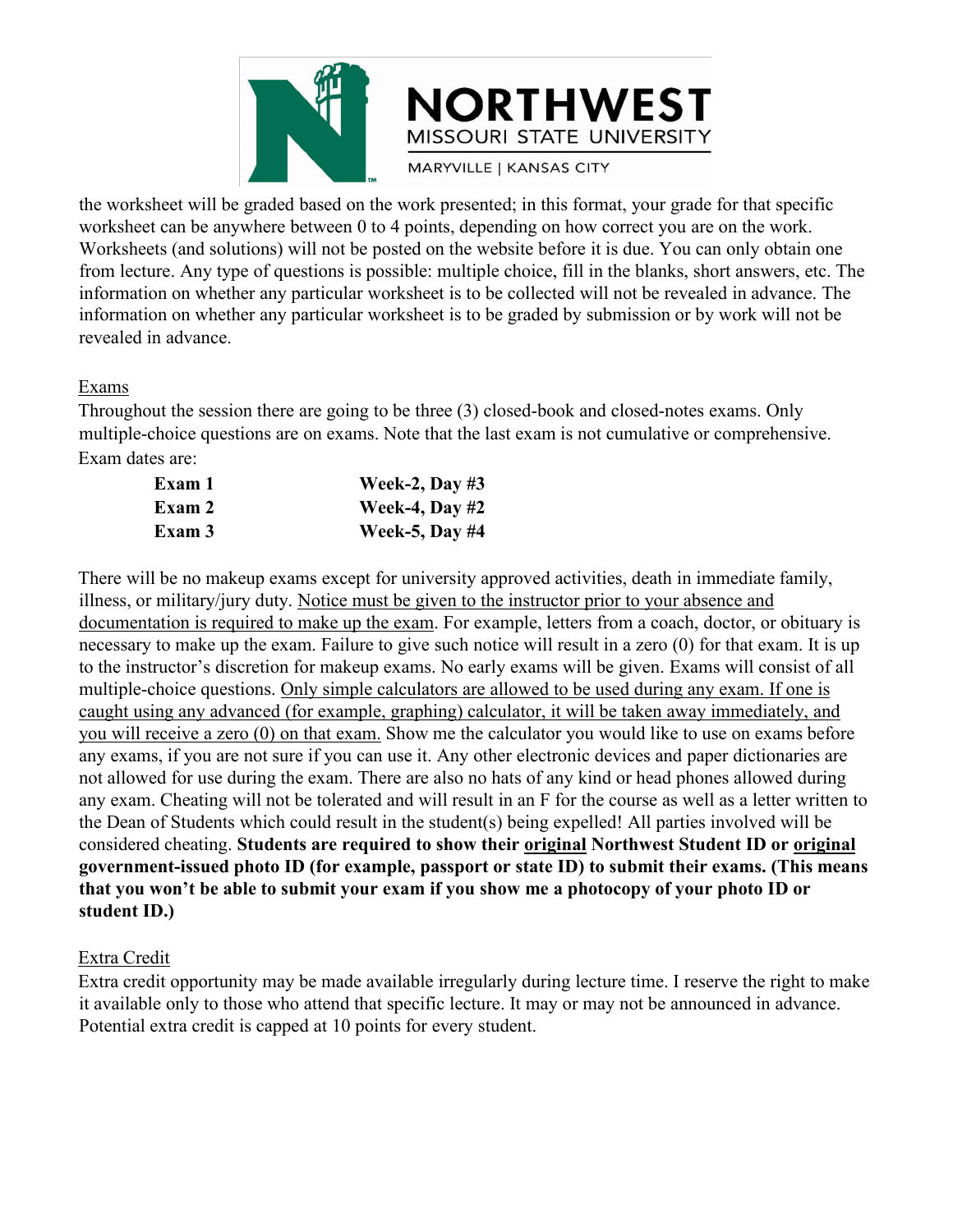



**Final exams:** If an emergency occurs that prevents of Health<br> **Final exams:** The Exam 3<br> **Final exams:** Interestive Policies:<br> **Figure 1.1** Exams 3<br> **Exams:** If an emergency of the student to promptly notify his or her in **Examination, Economics of Health**<br>
Care<br>
Relevant University Policies:<br> **Attendance:** Students are expected to attend all classes as specified in the course syllabi for each course.<br>
It is the responsibility of the studen Care<br>
Relevant University Policies:<br> **Attendance:** Students are expected to attend all classes as specified in the course syllabi for each course.<br>
It is the responsibility of the student to promptly notify his or her inst